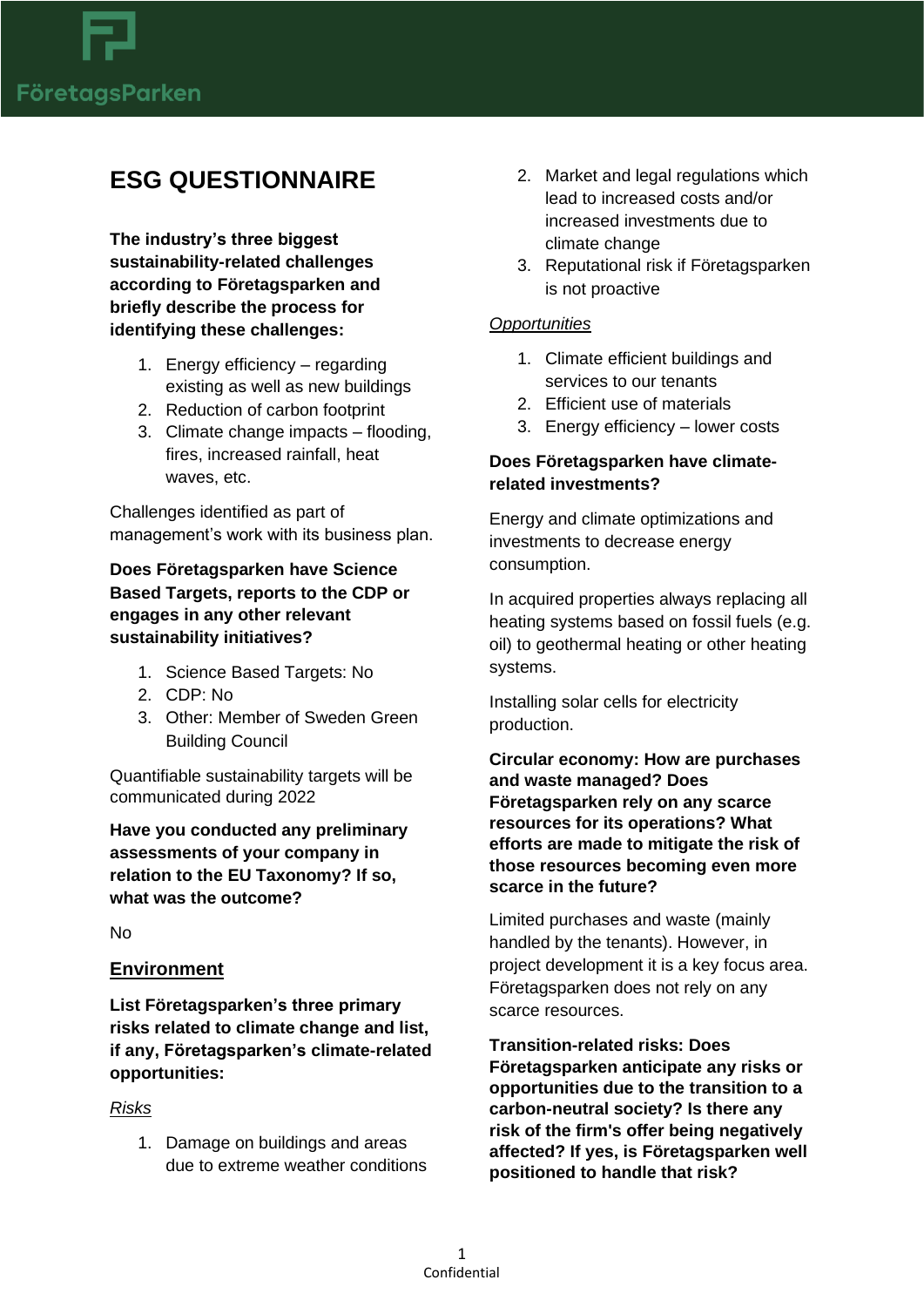

#### *Opportunities*

Tenants focusing more on such transition leading investments in properties with favourable new rental agreements

## *Risks*

Same as above but with a market development where real estate companies have to absorb such investments

# **Disclose Scope 1, 2 & 3 GHG emissions. If not available, do you have a time plan for when to start reporting?**

Företagsparken commits to disclose Scope 1 & 2 emission in the year end report for 2022 at the latest

# **Have you set a target to become climate neutral? If so, how have you defined carbon neutrality?**

#### No

**Please list Företagsparken's primary means of making a positive environmental impact or minimising negative environmental impact. Also, list the corresponding UN SDGs. What proportion of sales can be directly linked to selected UN SDGs?**

- 1. Decreasing energy consumption
- 2. Use of green and renewable energy

Quantifiable targets will be communicated during 2022

# **Social**

**Does Företagsparken have a history of accidents? If so, how have these been managed? Are there any preventive measures, such as policies?**

No history of accidents.

A broad preventive work environment approach and accidents and incidents are monitored regularly under a reporting procedure in place.

**If applicable, state Företagsparken's targets for gender and cultural equality and indicate the relevant split of men/women at every level of the firm, particularly the Board of Directors and management team.**

No specific targets.

Board: 7 men, 1 woman.

Management: 4 men, 1 woman.

**Does Företagsparken conduct any community engagement activities aside from those directly connected to the business?**

No

**How often does Företagsparken conduct audits of its suppliers? How often do you discover incidents not compliant with your code of conduct?**

Företagsparken has a code of conduct that applies on all suppliers and is communicated to all new suppliers. There is no regular screening of compliance with our code of conduct.

#### **Governance**

**Do all staff members receive continuing education on anti-corruption? Is there an external whistle-blower function? Are there any ongoing or historical incidents involving corruption, cartels or any other unethical business conduct? Have any preventive measures been taken?**

All staff are required to follow our code of conduct which is a part of the onboarding process. Företagsparken does not have a whistle-blower function. There are no ongoing or historical incidents involving corruption, cartels or any other unethical business conduct.